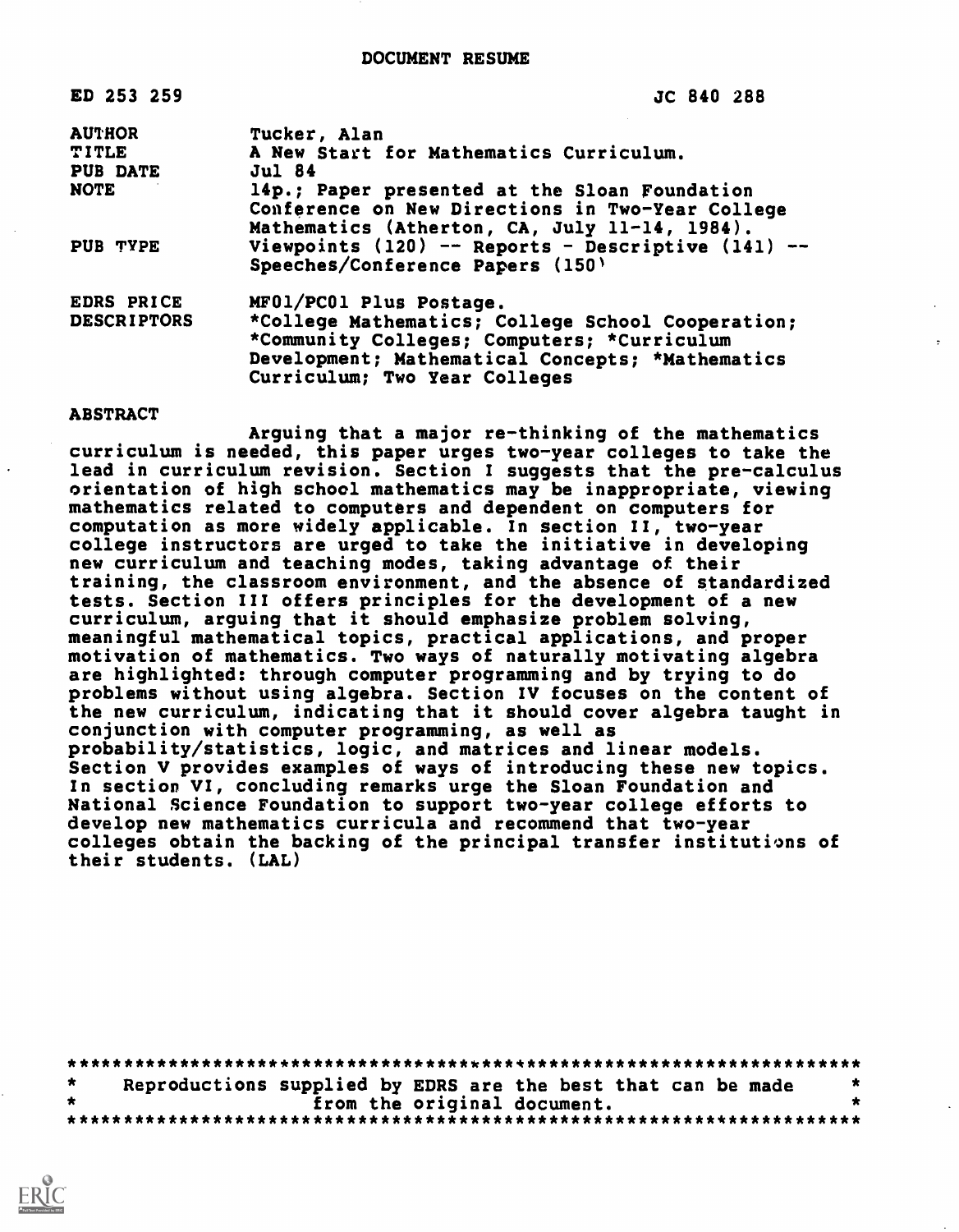7

## A NEW START FOR MATHEMATICS CURRICULUM

 $\gamma$ 

Alan Tucker State University of New York at Stony Brook Stony Brook, New York

Paper presented at the Sloan Foundation Conference on New Directions in Two-Year College Mathematics Atherton, California July 11-14, 1984

PERMISSION TO REPRODUCE THIS MATERIAL HAS BEEN GRANTED BY A. Tucker

TO THE EDUCATIONAL RESOURCES INFORMATION CENTER (ERIC)

#### U.S. DEPARTMENT OF EDUCATION NATIONAL INSTITUTE OF EDUCATION

 $\mathbb{Z}^2$ 

EDUCATIONAL RESOURCES INFORMATION CENTER (ERIC)

<sup>I</sup> This document has boon reproduced as received from the person or organization.<br>originating it

If originating it <sup>i</sup> Minor changes have been made to improve reproduction quality

is Points nt viow or npinions stated in this docu ment do not necessarily represent official NIE positron or policy



 $\overline{c}$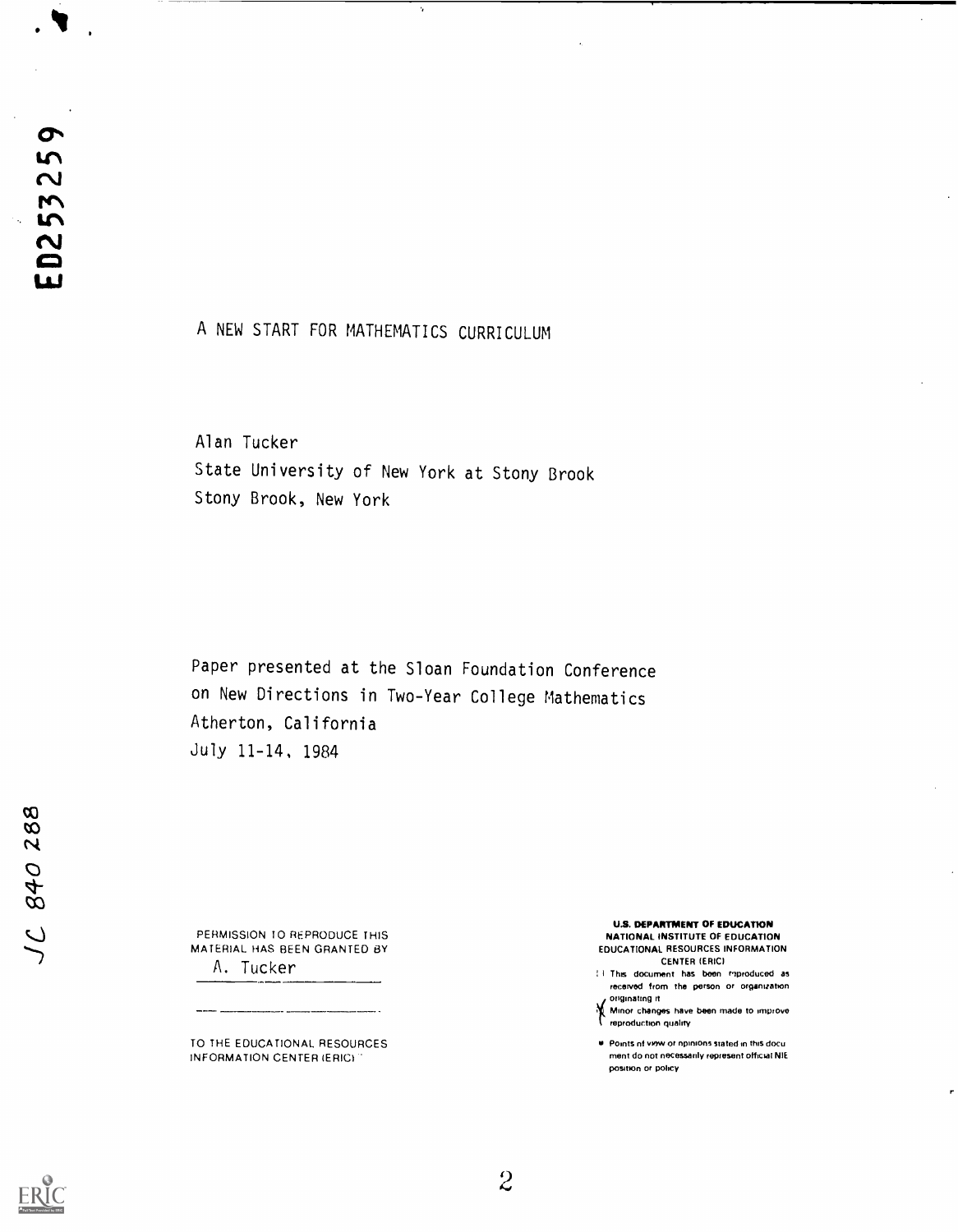### A NEW START FOR MATHEMATICS CURRICULUM

# by Alan Tucker State University of New York at Stony Brook Stony Brook, New York 11794

ABSTRACT; This writer advances the thesis that a major re-thinking of the mathematics curriculum is needed at secondary school and upper-division college levels. Two-year colleges suffer the most from the problems in the current curriculum and may be the best place to initiate change.

#### I. IT IS TIME FOR SOME CHANGES

The two dominant issues in mathematics education today appear to be, first, curriculum and student performance in secondary school (7-12) mathematics, and second, the role of computers in mathematics education. This writer believes that the curriculum can be improved by the use of computers and mathematics related to computers.

The academic community and employers are not complaining about colleg;.ate mathematics curriculum or the mathematical skills of college graduates. Rather most problems facing colleges, two-year and four-year, seem to be as the result of problems in the secondary schools. The lack of basic skills in high-school graduates especially affects two-year colleges, where over 40% of



 $\cdot$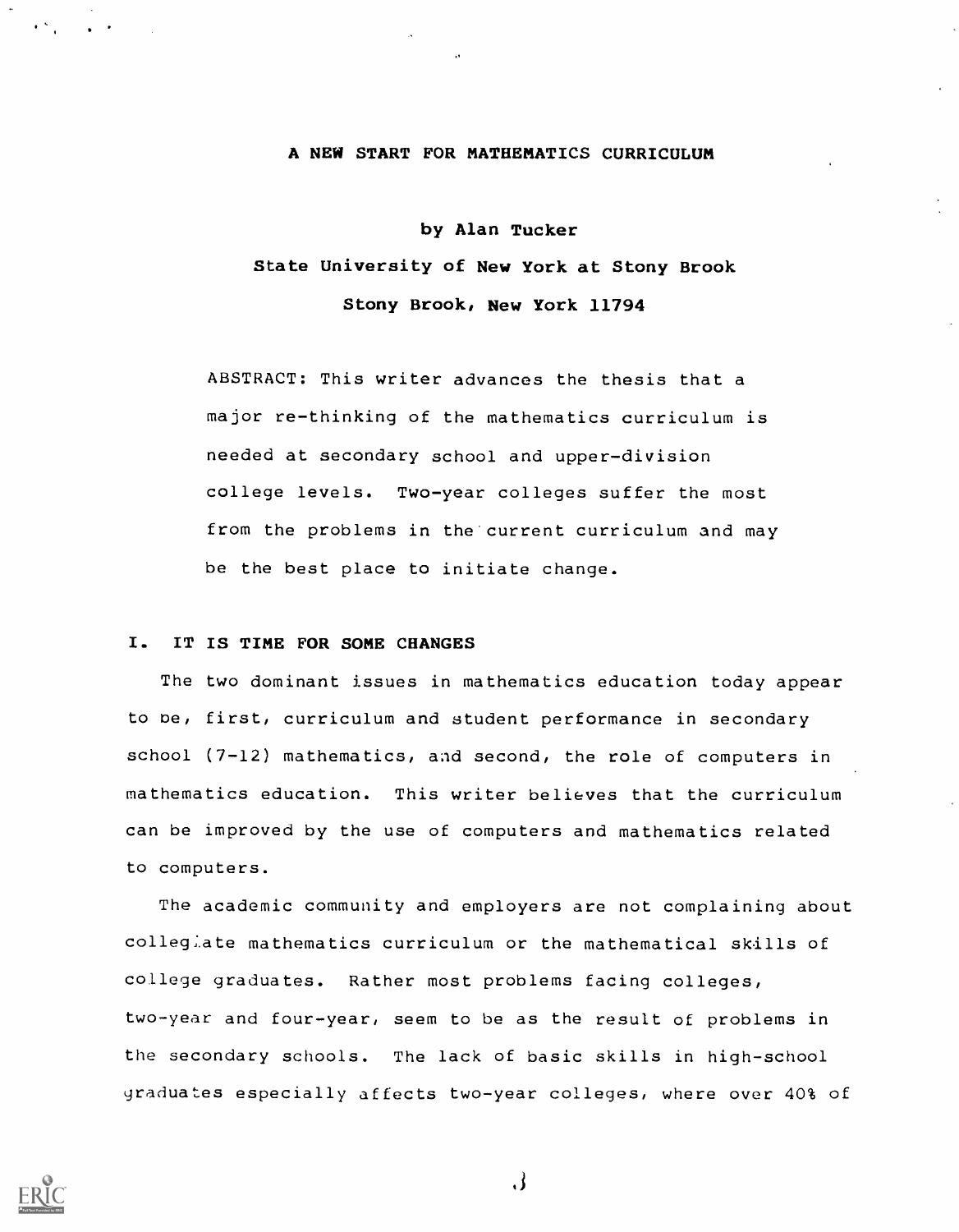mathematics enrollments are at the level of intermediate algebra or below. These remedial courses are often a trying experience for both students and faculty because the pace is too fast (remedial courses tend to have a lot of ground to cover, but if students did not learn the material when taught at a normal pace, teaching it faster is not going to help) and the students are unmotivated (the courses are a general studies requirement forced on the students).

A basic conclusion of the recent CBMS Conference Report, New Goals for Mathematical Sciences Education, was "the current organization of topics, courses, and course content needs to be reformulated for all students [for pre-college mathematics]". In particular, this writer suggests that the pre-calculus orientation of the high school mathematics, and hence of remedial collegiate mathematics, may now be all wrong. The concepts of calculus that are needed by the average student who does take calculus, say, for an economics major, are minimal. On the other hand, the mathematics related to computers and mathematics dependent for computation on computers (such as statistics and linear models) provide topics for study that are intellectually rigorous and much more widely applicable.

Calculus is something engineers and physical scientists use extensively, but which now has as its primary purpose for other students, being a benchmark course for measuring academic rigor in mathematics. It is recuiced of all pre-meds but never used in medical school. "Calculus develops mathematical maturity" is the phrase heard so often. People are impressed when a college



4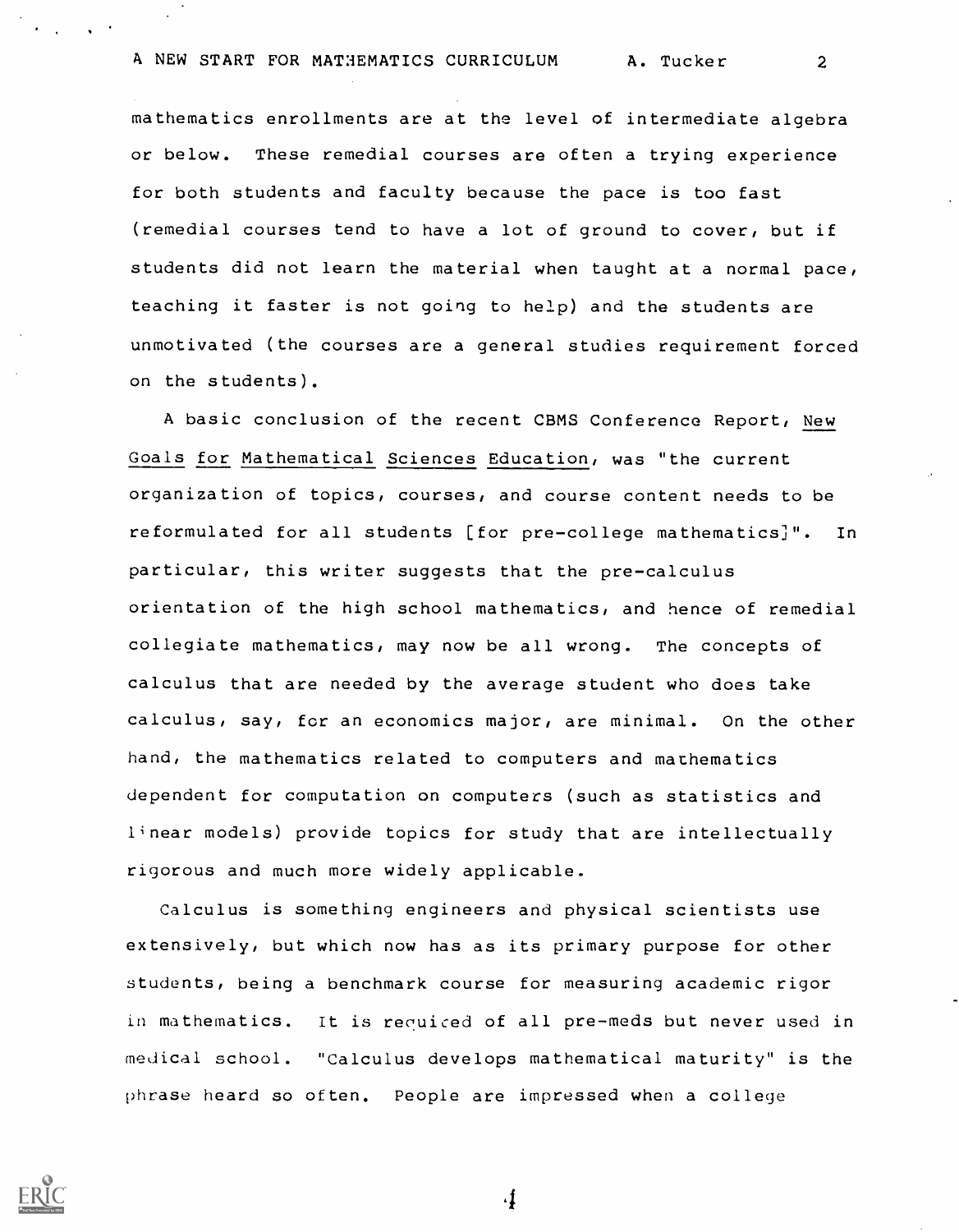student comes home and tells his friends and parents that he/she is taking calculus. But the calculus course of today is much more superficial than the calculus course of thirty years ago, the course that gave calculus its good name.

Ralston and others have argued persuasively that calculus is not the only way to, develop mathematical maturity. The discrete mathematics of computer science and other new applied mathematics has equally attractive maturity-building content. The case for changing from a calculus focus seems strongest for those who will never even take calculus, but are forced to take preparatory courses leading up to calculus.

Other college departments often encourage mathematics departments to keep calculus in its focal position, but these same departments are nibbling away important new areas of the mathematical sciences by teaching their own courses in statistics, computing, or mathematical modeling. Many mathematicians find this vote of support for calculus very assuring. This writer does not view efforts to lock lower-division mathematics into pre-1900 topics very reassuring (while others teach the mathematical sciences of the 20th century).

## II. TWO-YEAR COLLEGES SHOULD TAKE THE LEAD IN CHANGING MATHEMATICS CURRICULUM

It seems to this writer that the current interaction between colleges and secondary schools in trying to change mathematics curriculum is a classic example of negative feedback, with



 $\ddot{\Omega}$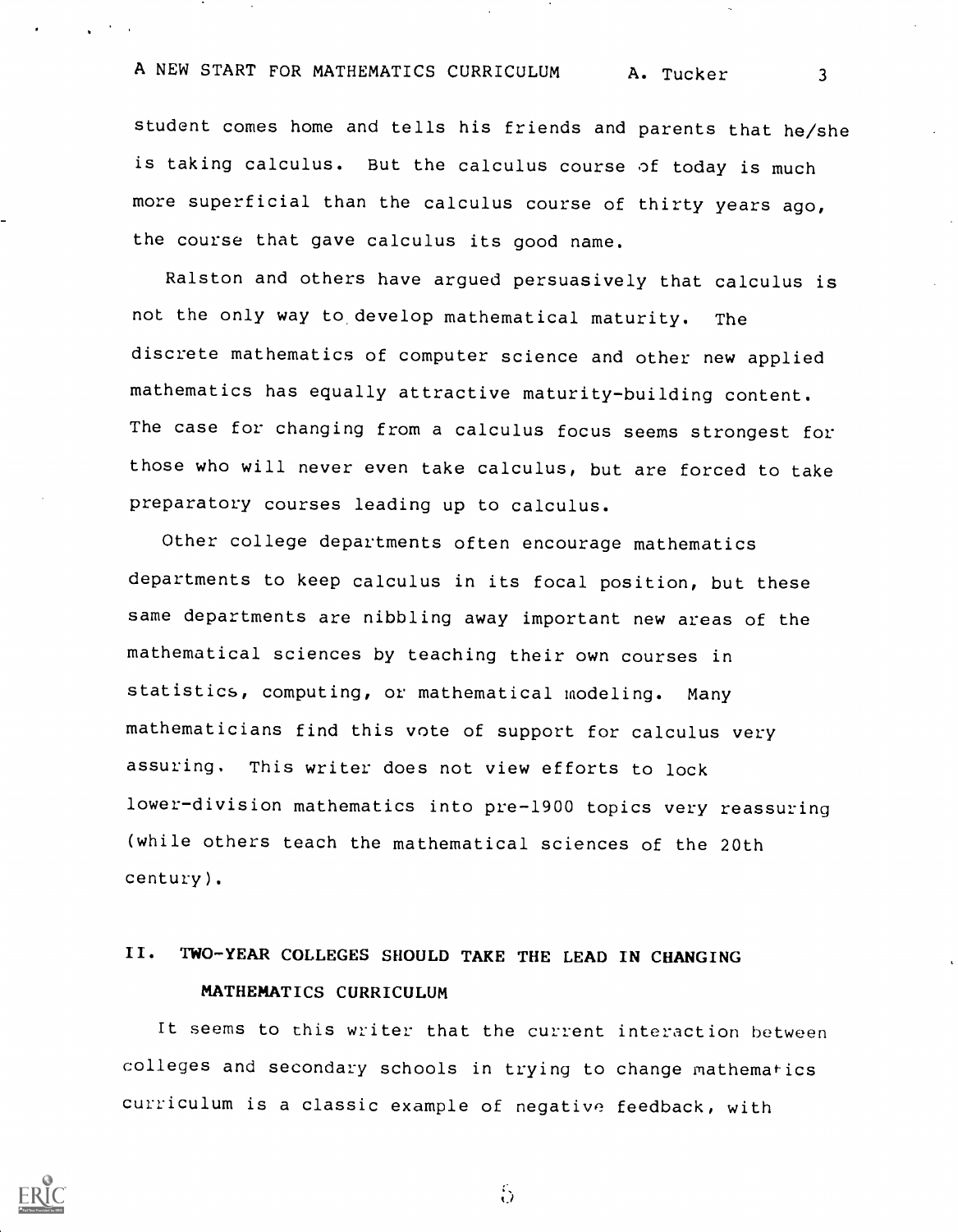"negative" used here in the sense of encouraging each other to do something the wrong way. Secondary schools look to colleges for guidance in their curriculum, since they are supposed to prepare students for college courses. But the colleges now are looking to the secondary schools for their curriculum: remedial curriculum is based on high school courses. There are many reasons to believe that secondary school mathematics and the remedial college curriculum are stuck in a rut and each is digging the hole a little deeper for the other.

The two-year colleges are even worse off, since they look both to four-year colleges and high schools for guidance. They are not expected to set standards or take any initiative about the training of students they admit from high schools or students they pass on to four-year colleges.

This writer thinks that two-year colleges should turn the tables around and take the initiative in developing new curriculum and teaching modes. Two-year college faculty have a much greater interest than the college faculty (whose training was research-based) in the transition high school-college mathematics curriculum and its teaching. Most universities handle lower-division classes in huge lectures and/or TA-run sections, wnere innovative teaching is impossible. TYC faculty also have many advantages over high school teachers, in their training, the classroom environment, and the absence of standardized tests such as College Board exams (which stifle curriculum innovation). The problem of poor motivation found in two-year college students is even worse in the high schools.



 $\mathbf{v}$ 

t)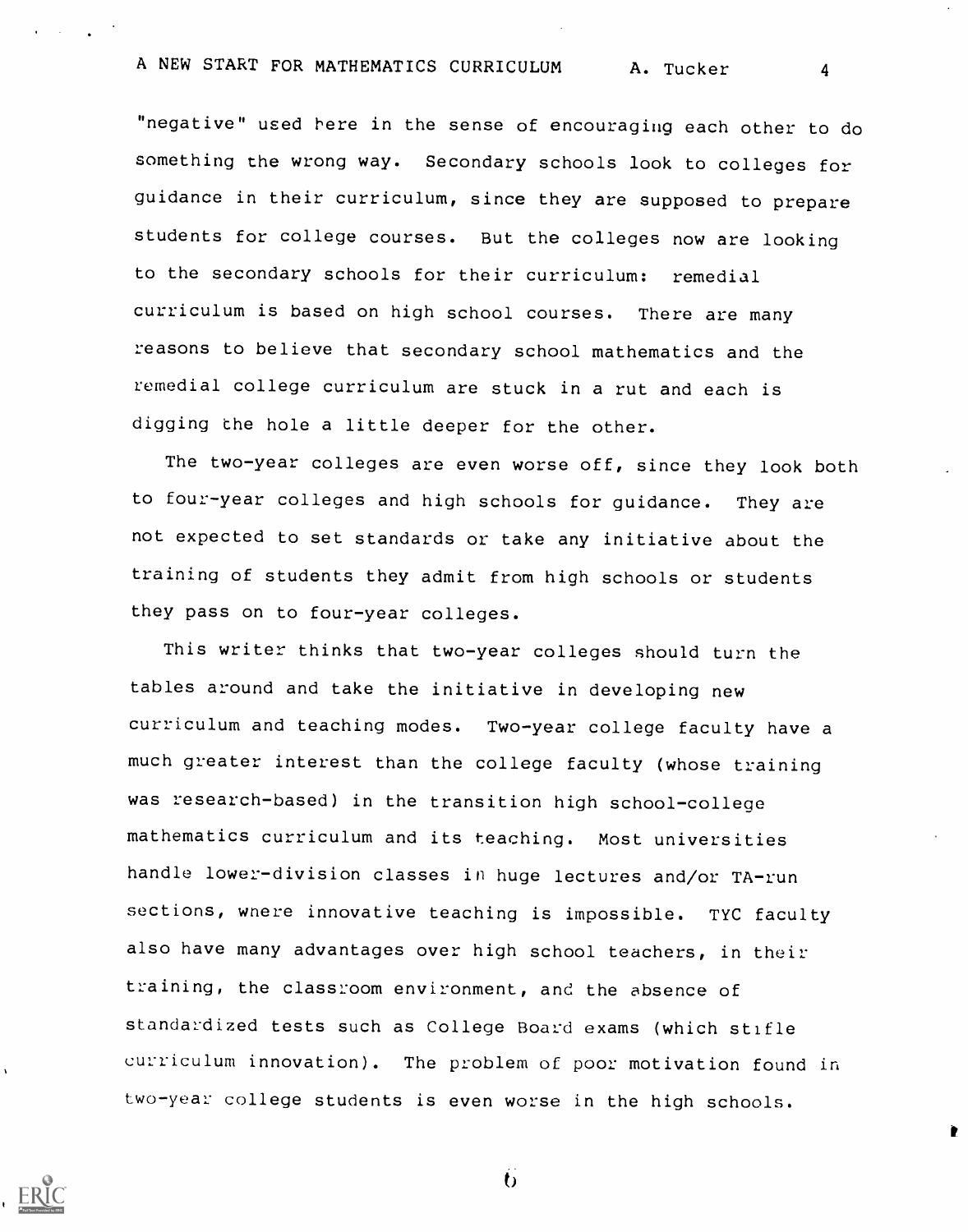Two-year college students are typically older and more mature than the four-year students. Most are in two-year college for <sup>a</sup> purpose, not forced to be there by law or parents, although they may be forced to take in a particular math course as a requirement of their major or as a general studies requirement. Tne mathematics courses for these students should respect their maturity and motivation. They should have clearly-explained, meaningful goals. There are so many jobs in society today that depend on quantitative reasoning that it should be easy to design mathematics courses that develop useful (marketable) skills and/or modes of reasoning and challenge students' maturity.

Thus, two-year colleges should take the initiative in mathematics curriculum changes that in turn will change the high school curriculum. High schools certainly cannot be expected to initiate change. They worry about training students for the College Board exams that are written by college people. Some four-year colleges are starting to make changes, but the colleges involved are the most selective colleges and their students are so different from the typical high-school graduate that their curriculum ideas may take years to reach two-year colleges and high schools.

The question is what mathematics should the typical two-year college student know? Closely related is the question, what mathematics should the typical high-school graduate know? Instead of a watered down version of what a pre-engineering student needs, our answers should put the typical TYC student in center stage. We may give the pre-engineering student a separate



 $\overline{\mathbf{Z}}$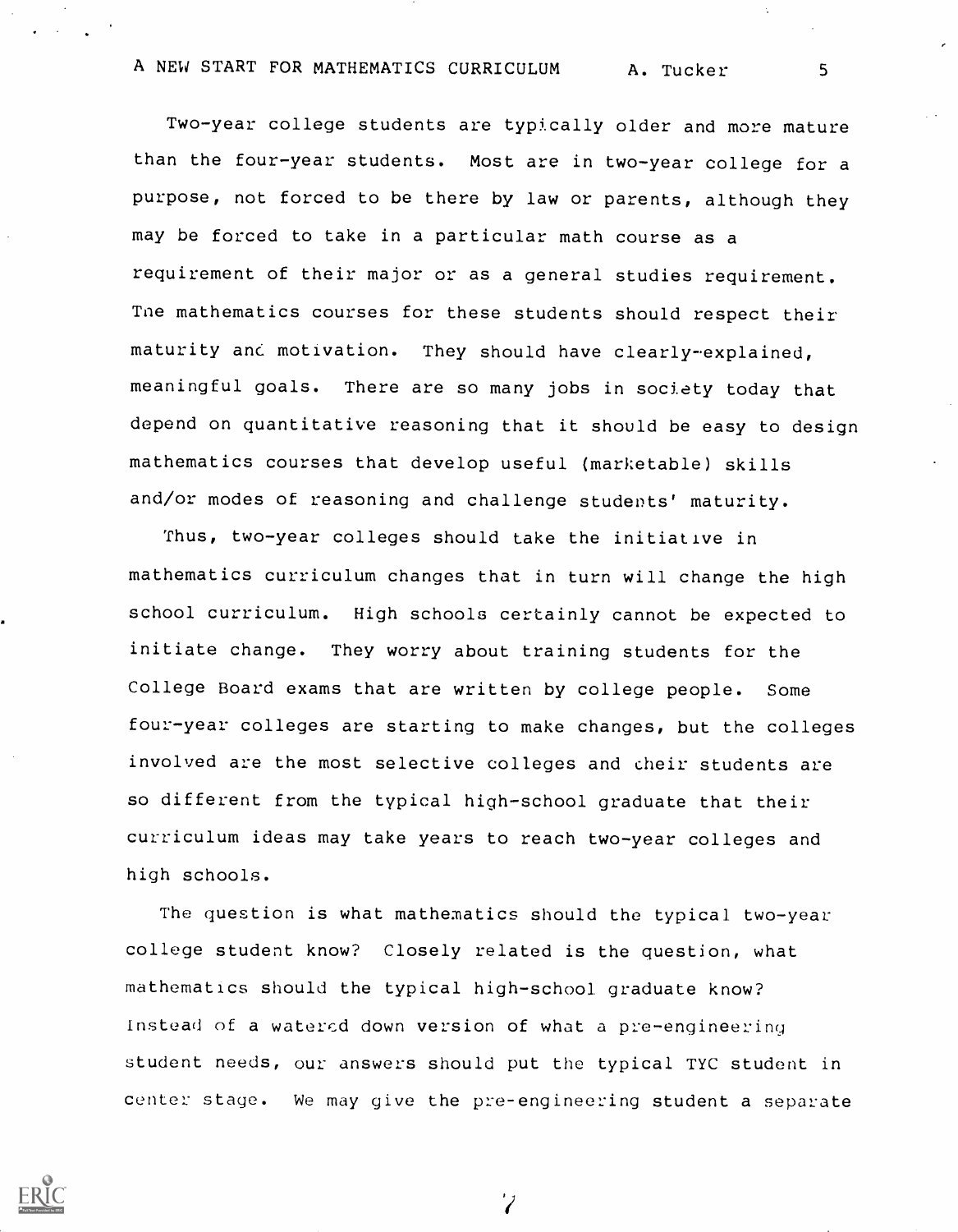curriculum or maybe an advanced version of what the typical student gets.

### III. PRINCIPLES FOR A NEW CURRICULUM

The first step in revising the mathematics curriculum is deciding what the fundamental objectives of the curriculum are. This decision brings us immediately to the inevitable trade-off between reasoning ability and problem-solving versus mathematical facts and technical skills. The NCTM Agenda for the 1980's gave problem-solving its top priority. This writer agrees with that priority. But problem-solving takes time. Whatever material is taught, it will have to be taught more slowly to make time for problem-solving. Implicit in a problem-solving emphasis is that the problem-solving should involve relevant applied mathematics: statistics, systems analysis annd other modeling, and most of all computing. One further tenet of the writer is that the mathematical concepts and techniques should be well motivated and meaningful to the student. This also takes additional time.

A curriculum of meaningful mathematics will include new topics, but it will in large measure be current topics taught with a different point of view. There are many underlying mathematical skills needed in applied problem-solving, in particular the symbolic reasoning and manipulation of algebra. But these skills should not be taught in isolation of their uses. Instead, some applications should come first. The usefulness of symbolic manipulation must be made clear. It a course just teaches students to genuinely appreciate the power of symbolic



ð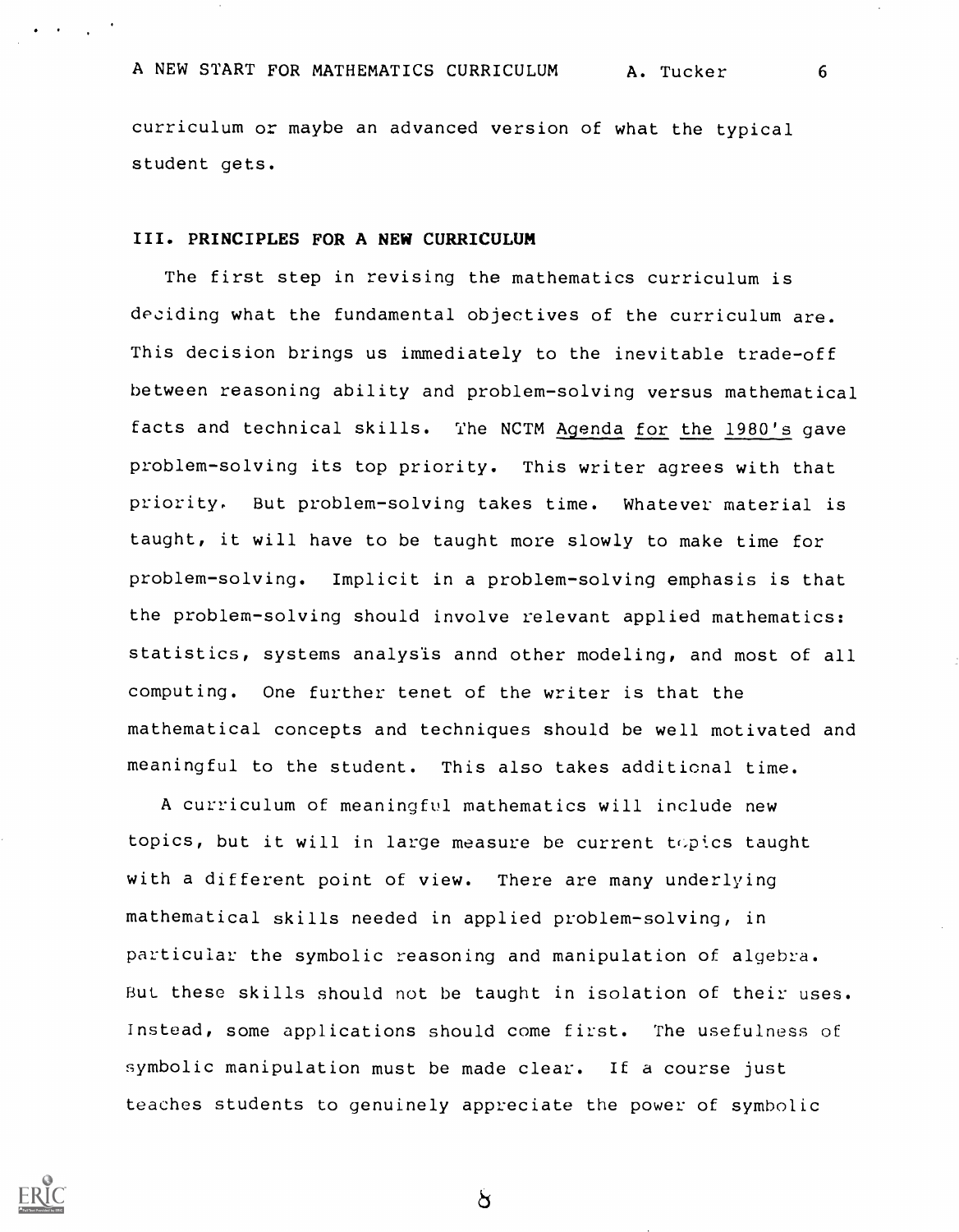reasoning and manipulation, then that alone would be a major achievement.

There are two ways in which algebra is naturally motivated. One way in through computer programming. Programming the solution to a set of numerical problem is mostly algebra. The other way is by trying to do without algebra. Let students work problems that can be done "the long way" by trial-and-error or tedious calculations, but which are quickly solved with algebra. Students should see that algebra makes problems easier, that moving away from the specific numbers of a real-world application into a more abstract setting can be the best (fastest, most insightful) way to solve that practical problem. Of course, formulating one general solution method for a class of problems is also what  $\alpha$  computer programming is all about.

An analogous situation is the way grade schoolers accept the need to learn multiplication tables. Initially they compute simple products like 3x4 by repeated addition. But long multiplication problems like 334x52 win students over to the advantages of memorizing products. In a similar way, students should be enconraged to experiment with "the long way" solutions, even using computers. The abstract formulations should come when students see that they need them to solve problems. The obvious dividend of this approach is that students would leave these mathematics courses with a positive attitude towards mathematics and, more generally, abstract reasoning. They would be more accepting of mathematical approaches in other subjects and would be more willing to take more mathematics courses later in their

 $\boldsymbol{\theta}$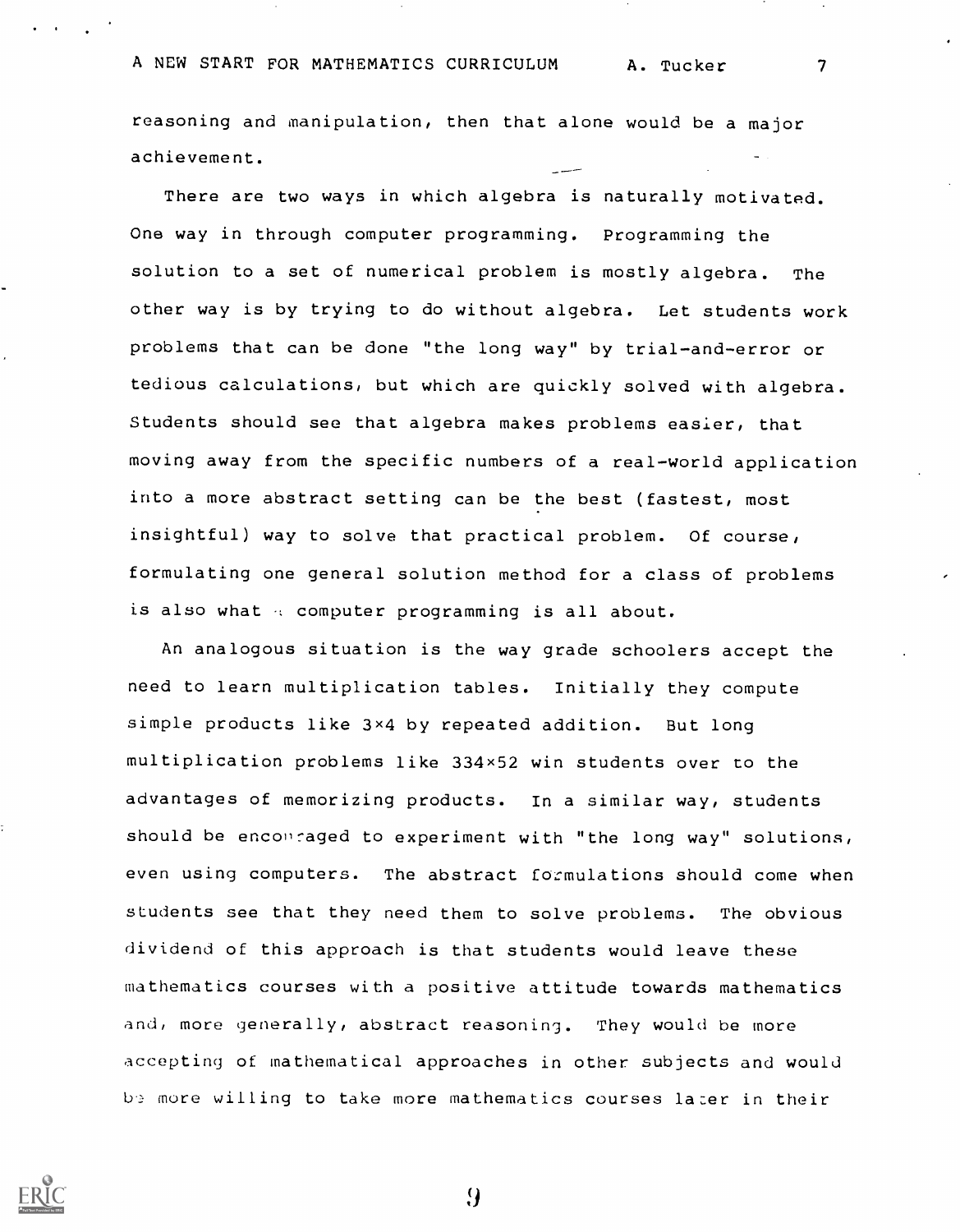careers.

Summarizing, the two-year curriculum should emphasize:

Problem Solving

\* Meaningful Mathematical Topics

Practical Applications

\* Proper Motivation of the Mathematics

### IV CONTENT OF NEW CURRICULUM

As noted in the previous section, algebra must continue to play the central role in the high school curriculum. Algebra should be taught in conjunction with computer programming and it should be used to organize and simplify the solution of applied problems.

Probability/statistics and logic are two other basic topics, which also should be taught with a heavily applied emphasis. For example, propositional logic can be embedded in many programming questions: what combinations of circumstances will cause the program to come to a certain statement? Probability and statistics have limitless applicability, and an empirical approach based on applications should be used.

Finally, the curriculum should include matrices and linear models. The writer's interest in this topic is based on a very deep philosophical theme. In the 19th century, calculus was the model of what a scientific theory should be. All other scientific theories were expected to have the simple, elegant structure and predictive power of calculus. Today, we know that this is a very naive view. Now we expect that most interesting

 $\cdot$  ()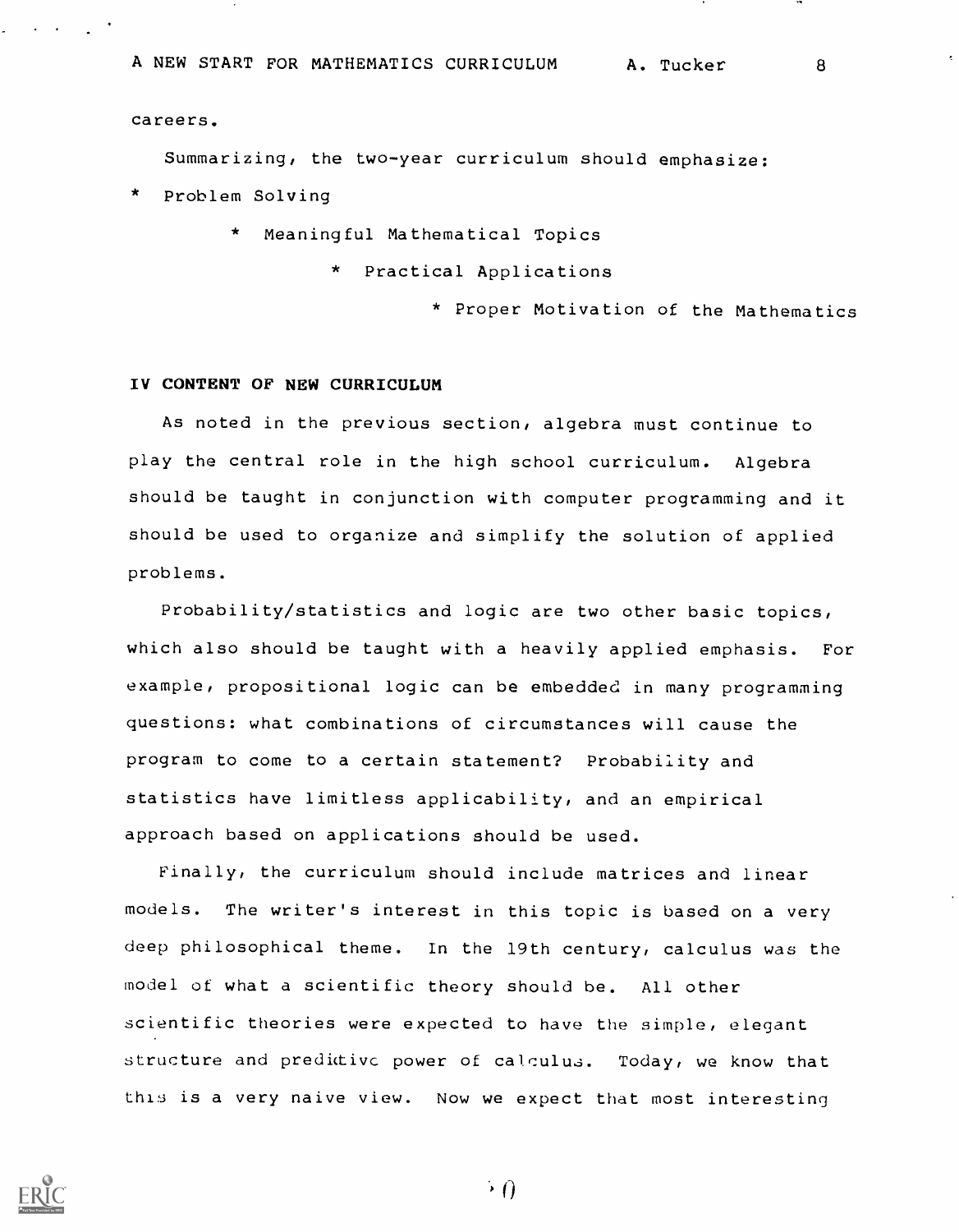phenomena are inherently complex and have many input variables and many output variables. Think of the molecular biology of a cell or of just a DNA molecule, think of the design of the spacecraft, think of an airline's computerized reservation system.

Matrices are the simplest mathematical model for such systems of organized complexity. A linear model that hypothesizes linear relationships between a set of inputs and a set of outputs (in the form of a matrix of input/output coefficients) is easy to build for almost any complex system, and its behavior is easy to simulate on a computer. A matrix of input/output coefficients is the first-order approximation of any activity that can be measured numerically. This linear-systems way of thinking about activities around us is the basic quantitative philosophy of the modern world, and as such, should have an important role in the curriculum.

These topics will develop students' reasoning abilities of students in a way that students can respect, and that will lead to a general college math requirement that can be considered just as essential as a general college English (writing) requirement.

## V EXAMPLES OF NEW WAYS OF TEACHING MATHEMATICS

\* As noted above, algebra would be introduced in connection with computer programs to do numerical computation, and logic could be taught in connection with logical possibilities for program flow; logic and Boolean algebra are also used heavily in finite probability and combinatorial analysis.



 $\mathcal{L} = \mathcal{L} \times \mathcal{L} = \mathcal{L}$ 

 $11$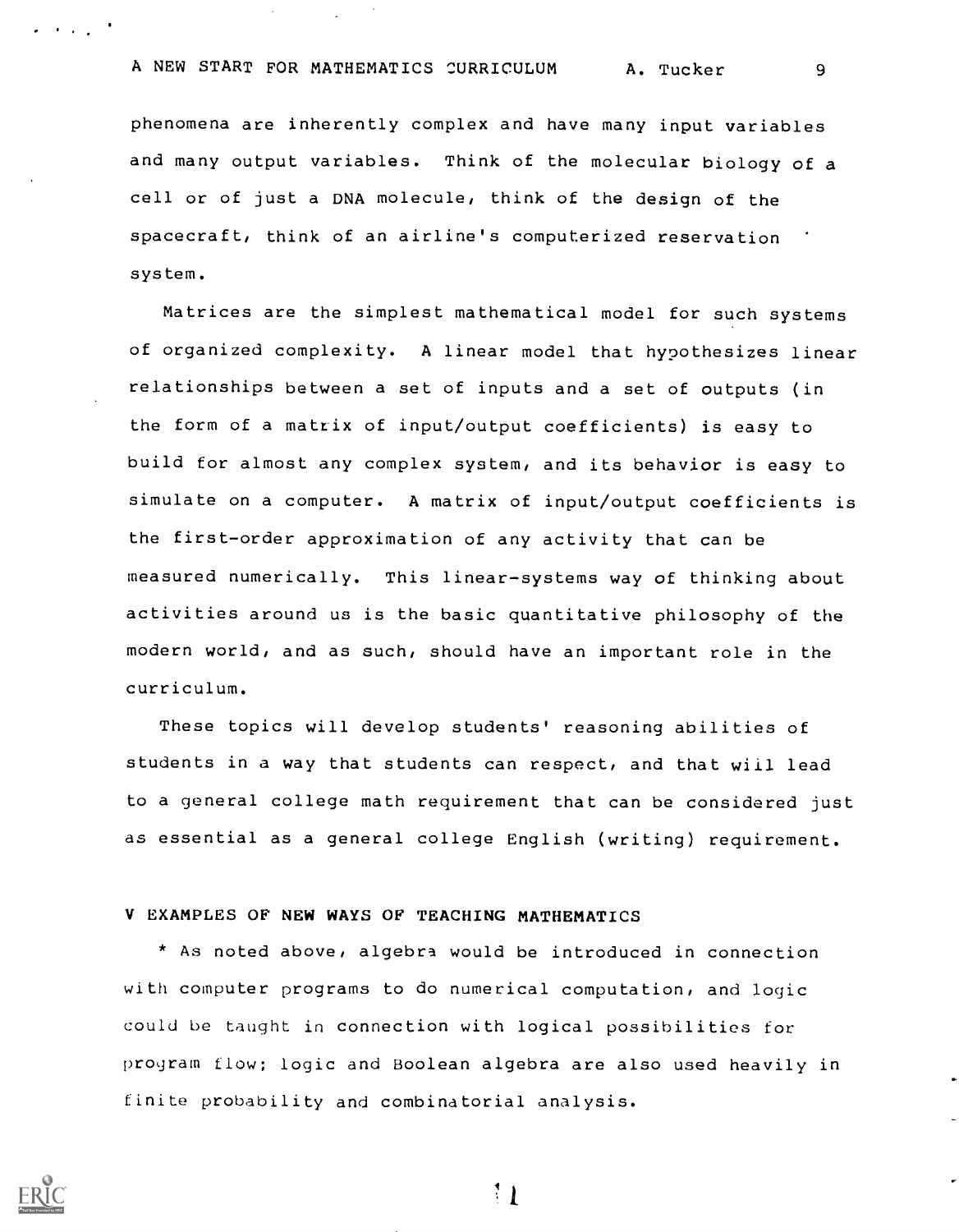\* The current canonical algebra example of two equations in two unknowns involves the speed of a canoe going upstream and downstream. The new canonical example could involve two companies A and B with current sales of  $\mathtt{s}_{\mathtt{A}}$  and  $\mathtt{s}_{\mathtt{B}}$  with  $\mathtt{s}_{\mathtt{A}}$  >  $\mathtt{s}_{\mathtt{B}}$ and current growth rates (for sales) of  $g_A$  and  $g_B$ , respectively-specific values would be given by  $s_A$ ,  $s_B$ ,  $g_A$ ,  $g_B$ . We want to know when (if ever) B's sales will surpass A's sales.

\* Geometry should arise in the context of computer graphics problems to draw shapes and move them around a screen (this would be almost wholy analytic geometry; Euclidean geometry would have a minor role, in secondary schools, in this curriculum).

\* Logarithms and the exponential function would be taught in connection with exponential growth models and binary-tree data structures (for dictionary searches).

\* Probability and statistics should have an exploratory spirit, using statistical computer packages early, to look for trends in data.

\* The role of trigonometric functions needs to be re-thought. Trig is only used by students in engineering or physical sciences, and there in connection with Fourier series and complex-valued solutions to differential equations. Perhaps Fourier series should be introduced early in calculus, and symbolic integration programs used to compute Fourier coefficients. Then one could plot (on a computer) approxi $m$ ations to a function  $f(x)$  using the first k terms of the Fourier series for  $f(x)$ . Elementary time series analysis might be attempted.



 $\epsilon$  , where  $\epsilon$ 

ن 1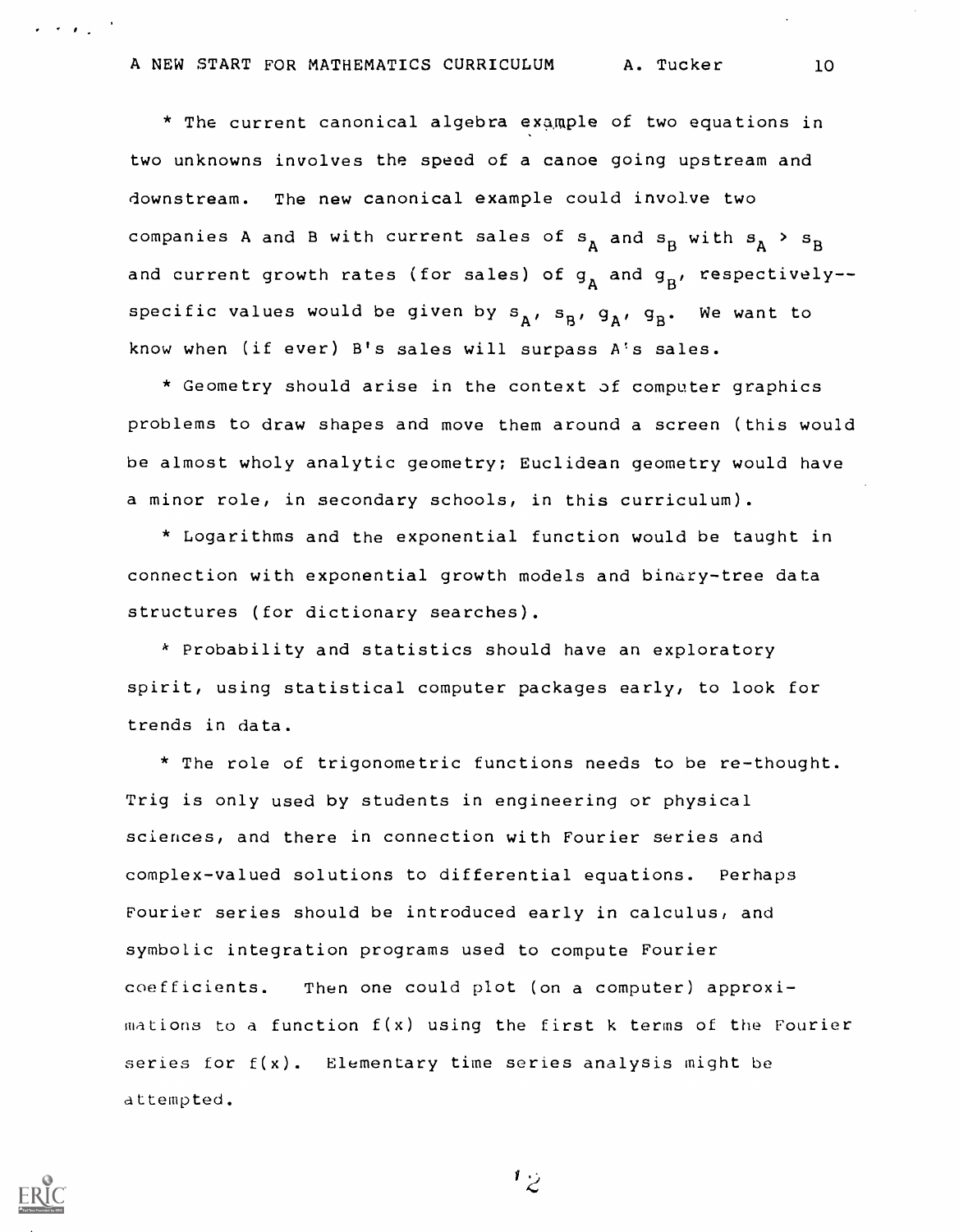## VI Concluding Remarks

 $\mathcal{F}=\mathbf{1}_{\mathcal{F}^{\text{max}}_{\text{max}}}$ 

The suggestions here for a new curriculum are fairly radical. No texts now exist. As was done with four-year colleges, the Sloan Foundation (and National Science Fondation) should support the efforts of a few two-year colleges to develop new mathematics curricula. The two-year colleges should obtain the backing and professional cooperation of the principal four-year institutions to which their graduates transfer for continued college study.